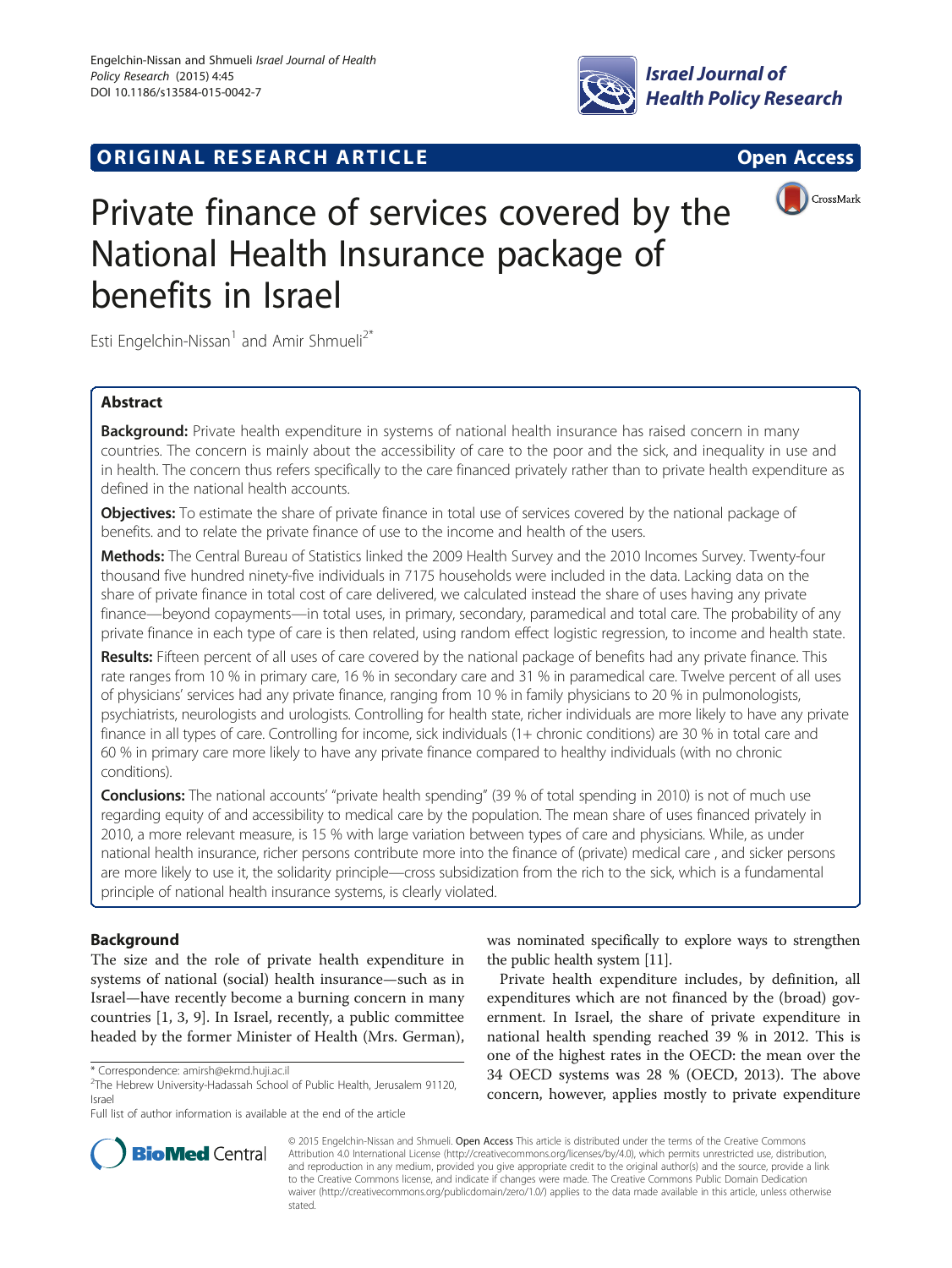done by the citizens. It does not relate to expenditures made by private non-profit organizations and general hospitals (such as Hadassah Medical Organization and Hadassah Medical Centers) and private donations (both constitute about 5 % of national health spending). Of the (39–5 %=) 34 % of national health spending born by the households, 8 % amount to premiums paid to voluntary (supplemental) health insurance. While this expenditure—as is the expenditure made by private non-profit organizations and hospitals—is important from national accounting and macroeconomic perspective, its consideration in relation to the social issues mentioned above is problematic, since these premiums reflect not only expected (rather than actual) expenditure on medical care, but also risk aversion.

A more meaningful—in relation to the social issues raised above—measure of the households' health expenditures includes only direct payments on medicines, medical materials and devices, and medical care, made by the households or paid for by voluntary insurance. In Israel, these include also dental care, mental health and nursing care, most of it is presently not covered by the national health insurance system (through the sickness funds). In 2012, these expenditures constitute (34–8 %=) 26 % of national health expenditure.

The main public concern about the share of private finance in total care expenditure, has been related to inequality—the rich have higher access to private care, and will consume more of it. National health insurance systems are based on the principles of equality, fairness and solidarity—where the rich subsidize the sick. These principles imply a separation between (centralized) income-related finance and (decentralized) health needsbased delivery of service. In private health expenditure made by the households (possibly partially covered by voluntary insurance), by definition, this separation no longer holds—health services are purchased directly and individually—raising concerns about erosion in the three principles mentioned above.

In this paper, we focus on the share of private spending in total spending on medical care. Ideally, we would like to have a "finance-of-use" measure, namely, the value of total households' finance of services—financed out of pocket or through insurance claims—in the total value of services used—financed privately or publicly. Interestingly, such a measure was introduced by the OECD in 2012 for 23 countries (see the [Discussion](#page-3-0) section) but is not available for Israel. We focus instead on the share of uses having private finance in all uses of medical care.

We reiterate that we focus on health services which are included in the national insurance package of benefits. Thus, uses of dental, mental or nursing care are excluded.

Beyond calculating the above measure for different types of medical care, the analysis tries to identify the effects of income and health on the likelihood of having uses of medical care financed privately. Our interest lies in testing two empirical principles. The first, equity in finance, specifies that holding health status constant, richer persons have a higher level of expenditures, namely, finance of care. The second, vertical equity in use, specifies that sicker persons use more services.

## **Methods**

The data we used were taken from the Central Bureau of Statistics, which linked information on households from two surveys. The first (health) survey, which was conducted in 2009, gathered general information regarding the households and individuals and in addition gathered individuals' health information. The second (incomes) survey, carried out in 2010, gathered both individual and household information regarding incomes. Of the 8713 households (28,968 individuals) who responded to the health survey, 7175 (24,595)—aver 80 %—were matched with information from the income survey. The main reasons for non-match were nonresponse and the dynamics of households' formation: some individuals changed households over the year—due to marriage, separation etc.—and the match had no comparative meaning. Naturally, the rate of non-match is higher in the 20–40 age group.

As was mentioned above, ideally, we would like to have the amounts of money spent out of pocket or claimed from voluntary insurance for the purchase of medical care and goods. The aggregate spending would indicate how much Israelis spend privately on medical care. The share of private expenditure on medical care would be calculated as the aggregate private spending divided by the total expenditure (received by the providers of care) on medical care, publicly and privately financed. Such data is not available in Israel, let alone on an individual basis. Instead, we focused on the share of uses in which medical care (within the national package of benefits) was not covered totally by the national health insurance sources (through the sickness funds).

Copayments could not be identified in the data, and were disregarded.

The medical care covered by the health survey included (planned) surgeries, hospitalizations (during the previous year), doctor visits (during the previous two weeks) for each type of specialty and visits to physical therapists, speech therapists, dieticians and occupational therapists (during the previous two weeks). Note that dental, mental and nursing care are excluded. For each of these medical services we had information whether each individual had used that service in the recall period, and if so, how the service was paid for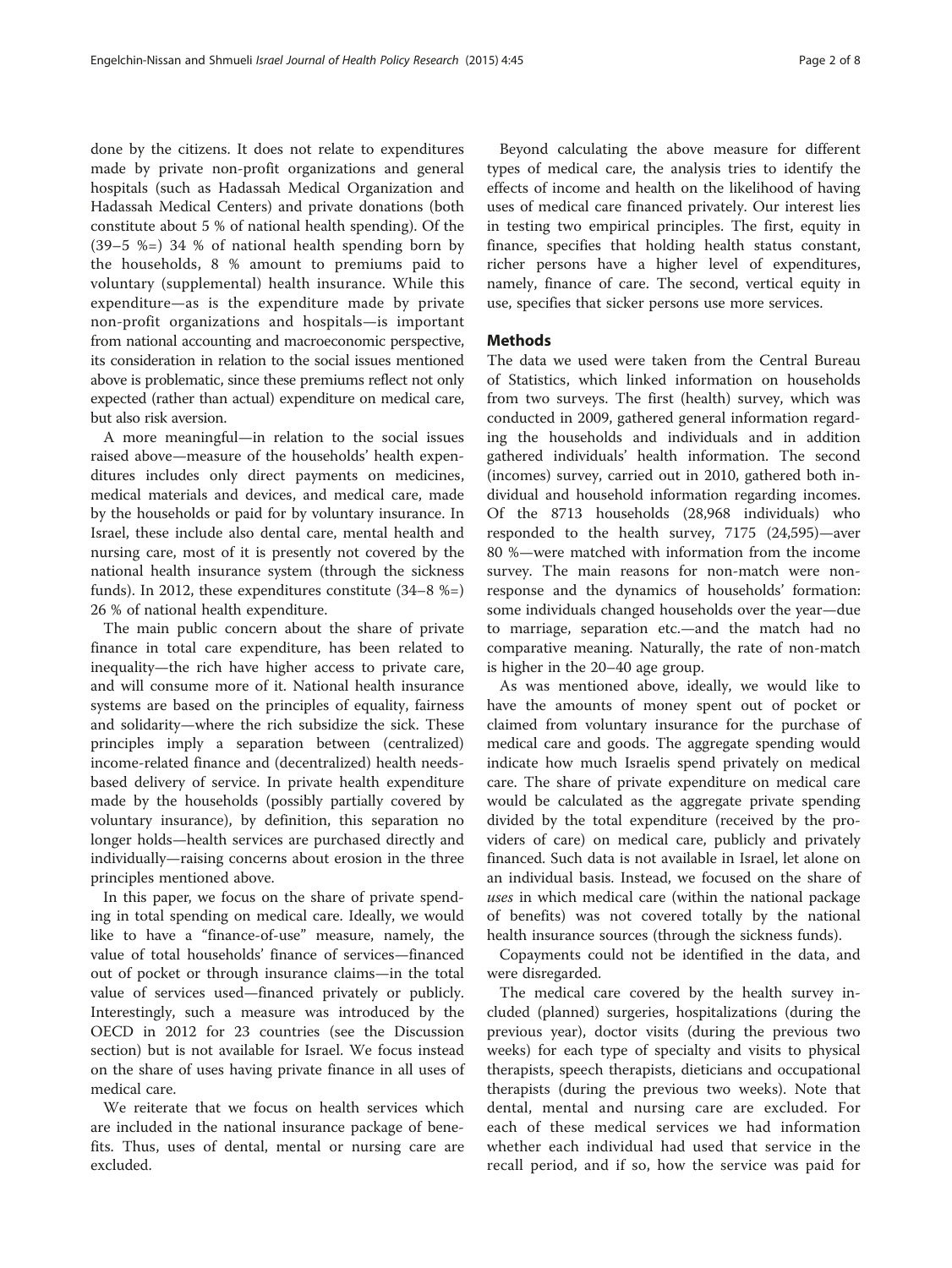(for surgeries—how the planned surgery was to be paid for). Although the respondents were not asked specifically on the provision (purchase) of medical goods, we cannot rule out the possibility that they considered them as part of the medical care use, in particular as part of the paramedical care.

We recoded the source of payment for each use into a binary indicator: public (sickness funds within the national health insurance) vs. all other sources, namely, where any private finance is positive. Our measure of the share of private finance is the share of uses of each service, which were not solely financed by the sickness funds within the national health insurance scheme.

In addition to calculating these shares by specialties, we calculated them for all individuals who visited primary care doctors (family, internal, pediatricians and gynecologists), secondary doctors (non-primary) and all doctors. We similarly combined the paramedical encounters and all medical uses. Thus, a person can appear more than once in the list of uses, and the different appearances can have either the same or different forms of payment. The focal measure is, thus, the share of uses with private finance in all *uses*.

We then related the probability of having uses financed privately to the personal characteristics of the respondents: income (family income per standardized adult); health state (suffering of any of ten chronic conditions requiring a permanent use of medicines); years of schooling (0–8, 9–12, 13+); age (0–24, 25–64, 65+) and gender, both in bivariate and multivariate analyzes.

In the multivariate analysis, since we focus on uses rather than users, the observations (uses of the same user) might not be independent. In order to account for this structure, we used random-effect logistic regressions.

We note that the amount spent out of pocket on medical care could be retrieved from the CBS' Household Expenditures Survey. This survey, however, does not include information on health and on health services utilization.

## Results

The sample consists of 43 % aged 0–24, 47 %-25–64, and 9 % over 65. Half of the respondents are women. Seventy-nine percent have no chronic conditions. Forty-nine percent have 13+ years of schooling, and mean monthly net income is IS 4131.

Table 1 indicates that in 15 % of all uses of medical care covered by the national package of services, individuals financed the care privately (i.e., in 85 % of the uses, the entire care was financed by the national health insurance system). This rate varies somewhat among the types of care studied. The lowest rate of private finance is found in primary care (10 %), followed by inpatient care (15 %) and secondary care (16 %). Uses of

| <b>Table 1</b> Private finance of medical care |
|------------------------------------------------|
|------------------------------------------------|

| Medical service               | n of (valid) uses | % (any) private |  |  |  |
|-------------------------------|-------------------|-----------------|--|--|--|
| Primary care <sup>a</sup>     | 4167              | 10              |  |  |  |
| Secondary care <sup>b</sup>   | 1639              | 16              |  |  |  |
| Total physicians              | 5806              | 12              |  |  |  |
| Paramedical care <sup>c</sup> | 514               | 31              |  |  |  |
| Hospitalization <sup>d</sup>  | 1738              | 15              |  |  |  |
| Total care                    | 8058              | 15              |  |  |  |

aIncludes family, OB/GYN, pediatrics and internal physicians

b<sub>Includes</sub> all other specialties

<sup>c</sup>Includes physical therapy, speech clinicians, dieticians, occupational therapy dIncluding surgeries

paramedical care have the highest private finance—in 31 % of these uses some private finance was involved.

According to Table 2, the rate of privately financed uses varies considerably along the specialty of the physician. We note that in several cases the number of uses is rather small. The under-10 %-private finance group includes pediatricians, oncologists and family physicians. The 10–15 %-private finance group includes cardiologists, ophthalmologists, skin-sex, orthopedic and ENT doctors. The 15–20 %-private finance group includes internists, OB/GYN, surgeons, endocrinologists, gastro, urologists and neurologists. The share of any-private uses among psychiatrists, pulmonologists and "other" (not appearing in the list above) doctors is above 20 %.

Table 2 Private finance of primary and secondary care by specialty

| Specialty        | n of (valid) uses | % (any) private |  |  |  |
|------------------|-------------------|-----------------|--|--|--|
| Pulmonologist    | 36                | 23              |  |  |  |
| Psychiatrist     | 44                | 21              |  |  |  |
| Neurologist      | 84                | 19              |  |  |  |
| Urologist        | 76                | 19              |  |  |  |
| Gastro           | 60                | 18              |  |  |  |
| Endocrinologist  | 44                | 18              |  |  |  |
| Surgeon          | 125               | 18              |  |  |  |
| OB/GYN           | 253               | 18              |  |  |  |
| Internist        | 61                | 18              |  |  |  |
| ENT              | 147               | 15              |  |  |  |
| Orthopedic       | 377               | 15              |  |  |  |
| Skin-sex         | 171               | 14              |  |  |  |
| Ophthalmologist  | 192               | 13              |  |  |  |
| Cardiologist     | 117               | 11              |  |  |  |
| Family physician | 3078              | 10              |  |  |  |
| Oncologist       | 37                | 9               |  |  |  |
| Pediatrics       | 775               | $\overline{7}$  |  |  |  |
| Other doctor     | 129               | 28              |  |  |  |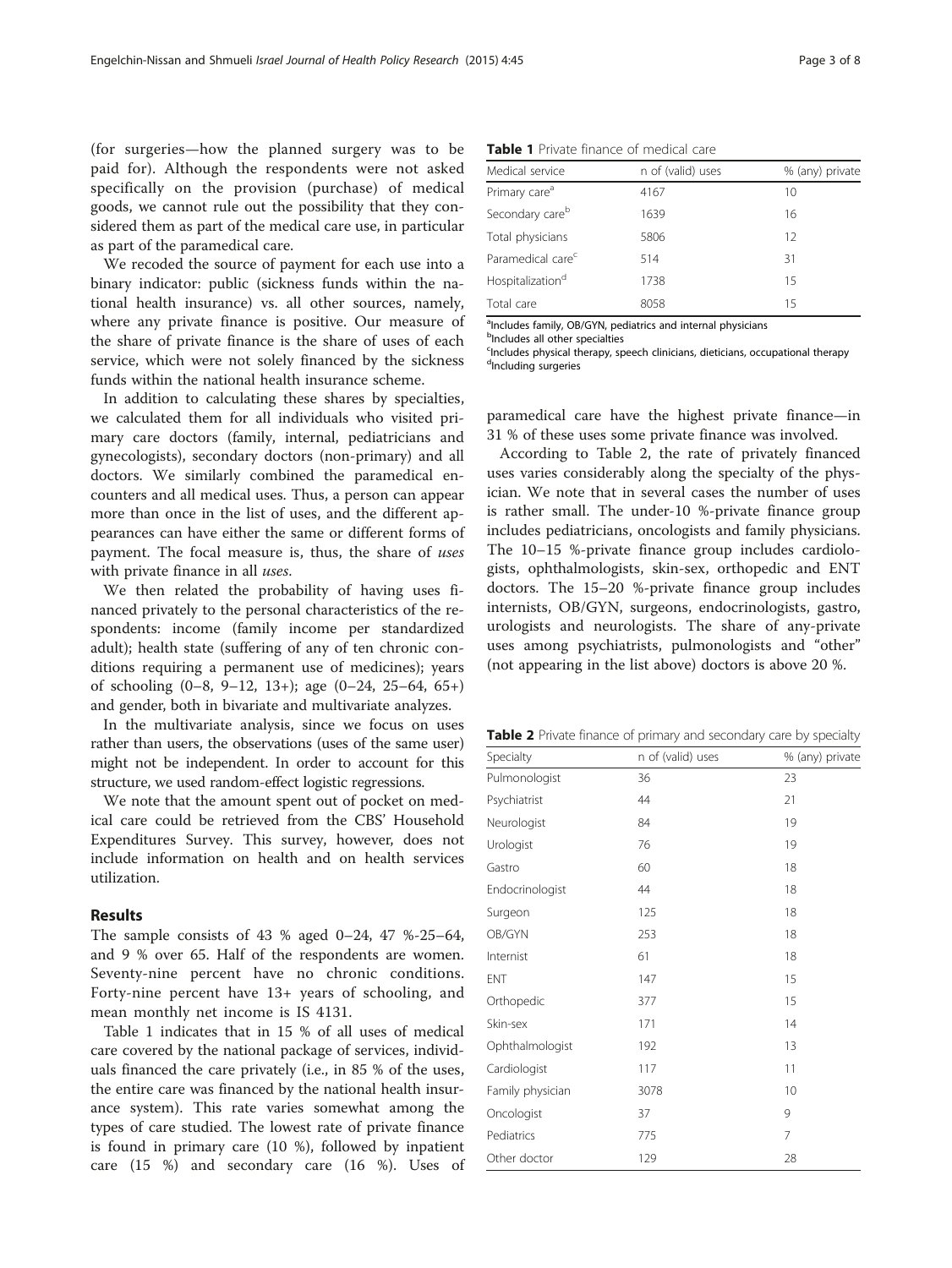<span id="page-3-0"></span>From Table 3 we learn that in occupational and speech therapy uses, the rate of any-private finance is high—69 and 51 % respectively. In physical therapy the rate is 26 and 15 % of the visits to dieticians are associated with any private finance.

Table [4](#page-4-0) proves, in bivariate analyses, that richer individuals are more likely to finance privately medical care. The rate of uses with any private finance in the top (5th) quintile of households is double that in the poorest (1st) quintile. In paramedical care, the rate in the top quintile is 3 times the rate in the lowest quintile. A similar effect is found with relation to level of education: individuals with 13+ years of schooling are about 50 % more likely to have any private finance in total, primary care and inpatient care compared to individuals with up to 8 years of schooling. The difference is almost 100 % in paramedical care. In secondary care, the variation of the private finance rate with respect to income and education is insignificant.

The number of chronic conditions  $(0 \text{ vs. } 1+)$  is marginally related in a bivariate analysis to the rate of any private finance in hospitalizations and primary care. However, advanced age is associated with a decreased rate of any private finance, at least in secondary and paramedical care. Women are more likely to have any private finance in total care and primary care.

Table [5](#page-5-0) presents the odds-ratios of the explanatory variables mentioned above in multivariate random effect logistic regressions by type of care. Income clearly has remained a significant predictor of the probability to have private finance. On average, an increase of 1000 IS in net income per standardized adult increases the odds of any private finance by 10–12 % in total and primary care, by 16 % in secondary care, by 29 % in paramedical care, and by 9 % in inpatient care. Clearly, private finance of paramedical care is the most sensitive to the level of income, and of inpatient care is the least.

In the multivariate analysis, health status has a significant effect on the likelihood of having privately-financed uses in total and primary care. Those with any  $(1+)$ chronic conditions are 30 and 60 % more likely to have any private finance than those with no chronic conditions in total and primary care respectively. The private finance of secondary, inpatient and paramedical care is not related to chronic health, controlling for income.

Table 3 Private finance of paramedical care

| Medical service  | n of uses | % (any) private |
|------------------|-----------|-----------------|
| Occup. therapy   | 25.       | 69              |
| Speech clinics   | 62        | 51              |
| Physical therapy | 405       | 26              |
| Dieticians       | フフ        | 15              |

The level of education exercises a significant effect only in total care—those with 9+ years of education are about 50 % more likely to have any private finance compared to persons with less years of schooling.

Advanced age is related to less use of any private finance in all but primary and inpatient care. In total care, persons aged 75+ are about 34 % less likely compared to persons in age group 0–24 to have any private finance. In secondary care the age gradient is clear—persons aged 25–64 are 70 %, persons aged 65–74 are 78 %, and persons aged 75+ are 84 % less likely to have any private finance compared to persons aged 0–24. In paramedical care those aged 25–64 are 88 % less likely than persons aged 0–24 to have any private finance.

Finally, controlling for all other covariates, only in primary care, women are 59 % more likely to have any private finance. Having any private finance of inpatient care in the Tel Aviv/Central district is 2.4–3.3 times more likely than in the rest of the country.

### **Discussion**

According to OECD definitions, 39 % of the Israeli national health spending was financed privately in 2012, one of the highest rate in the OECD. The public concern is about the deviation of the private finance from the principle underlying the national health insurance scheme enacted in 1995: from everyone according to his/her ability (to pay), to everyone according to his/her (health) needs. Such a separation can be achieved only with public finance.

We found that 15 % of the uses of any care covered by the national health insurance package of benefits (and covered in the study) were financed privately. The OECD provides international data, which is comparable, in fact, to the "ideal" finance-of-use measure mentioned earlier. From the Table "Individual health care services and medical goods" by "financing agent" in OECD.Stat, the share of private (non broad government) finance in total cost of use of medical care can be calculated for 23 countries in 2012 (for 11 countries, including Israel, data are missing). The average share is 26 % (the median is 25 %). The minimal share is found in the Netherlands (13 %), the maximal—in the US (53 %). France has a share of 21 %, Germany-23 %, and Denmark, Norway and Sweden-15–18 %. Private finance is more prevalent in the purchase of "medical goods". Excluding these goods, namely, focusing on individual health care services only, the mean OECD share drops to 21 % (and the median—to 18 %). The minimal share is found in the Netherlands (10 %), the maximal—in the US (50 %). France has a share of 15 %, Germany-21 %, and Denmark, Norway and Sweden-11–13 %. We might conclude that the share of private finance in total cost of care in Israel is below the OECD mean. Recall, however,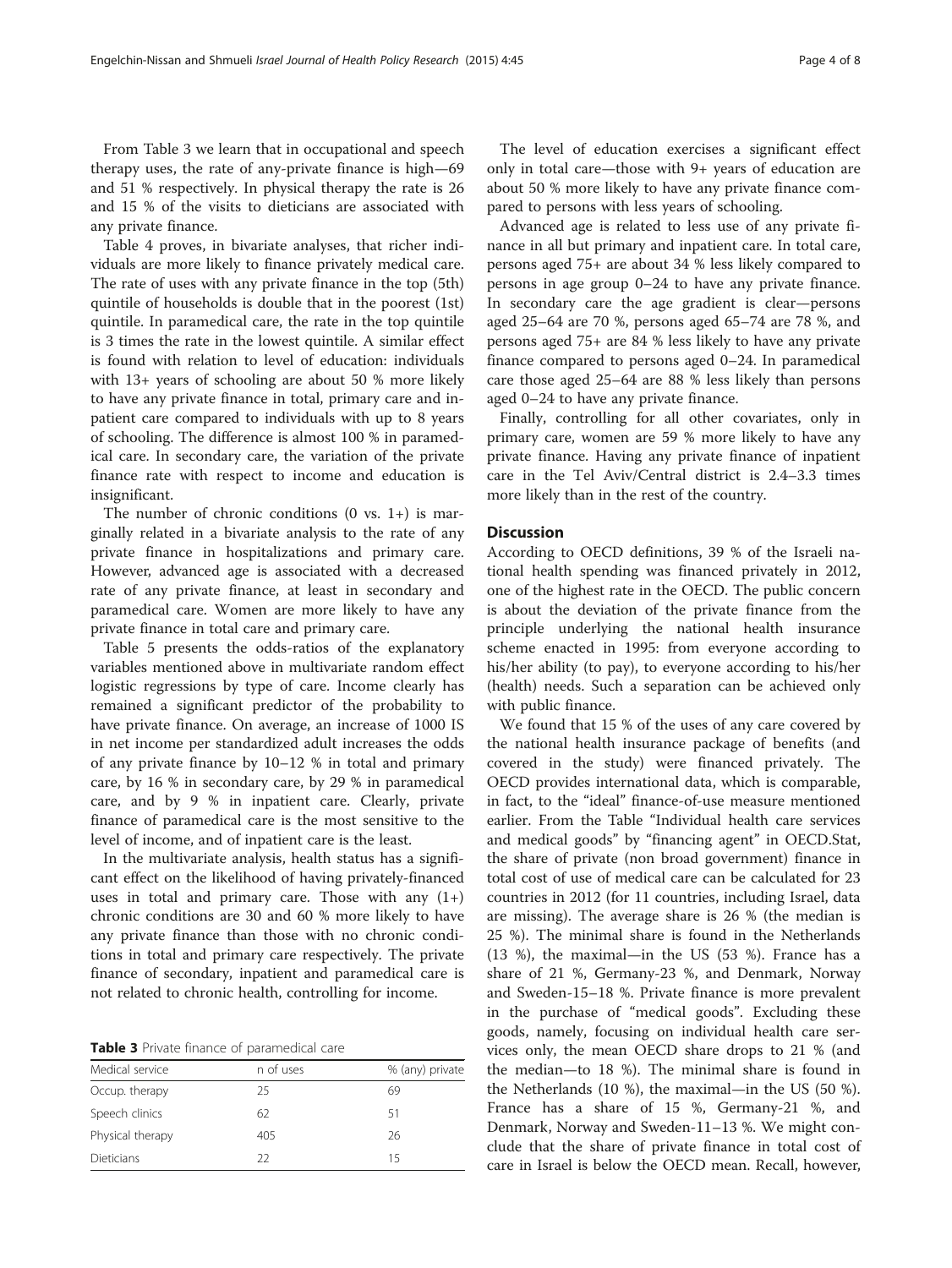| Income quintiles             | $\mathbf{1}$        | $\overline{2}$ | $\overline{3}$ | $\overline{4}$ | 5     | p     |
|------------------------------|---------------------|----------------|----------------|----------------|-------|-------|
| Total care                   | 10                  | 12             | 14             | 15             | 23    | 0.000 |
| Hospitalization              | 10                  | 15             | 14             | 16             | 25    | 0.000 |
| Primary care                 | 8                   | 9              | 10             | 11             | 16    | 0.000 |
| Secondary care               | 12                  | 15             | 16             | 15             | 22    | 0.101 |
| Paramedical care             | 15                  | 24             | 30             | 34             | 45    | 0.000 |
| Number of chronic conditions | $\mathsf{O}\xspace$ | $1+$           | p              |                |       |       |
| Total care                   | 13                  | 14             | 0.248          |                |       |       |
| Hospitalization              | 17                  | 14             | 0.099          |                |       |       |
| Primary care                 | 9                   | 11             | 0.073          |                |       |       |
| Secondary care               | 16                  | 16             | 0.890          |                |       |       |
| Paramedical care             | 30                  | 32             | 0.664          |                |       |       |
| Yrs. of schooling            | $0 - 8$             | $9 - 12$       | $13+$          | p              |       |       |
| Total care                   | 10                  | 15             | 16             | 0.000          |       |       |
| Hospitalization              | 9                   | 17             | 17             | 0.003          |       |       |
| Primary care                 | $\,8\,$             | 10             | 11             | 0.078          |       |       |
| Secondary care               | 16                  | 16             | 17             | 0.192          |       |       |
| Paramedical care             | $20\,$              | 23             | 38             | 0.004          |       |       |
| Age                          | $0 - 24$            | $25 - 64$      | $65 - 75$      | $75+$          | p     |       |
| Total care                   | 15                  | 15             | 13             | 13             | 0.098 |       |
| Hospitalization              | 15                  | 17             | 13             | 13             | 0.305 |       |
| Primary care                 | $\mathsf 9$         | 11             | 9              | 11             | 0.327 |       |
| Secondary care               | 22                  | 15             | 15             | 14             | 0.029 |       |
| Paramedical care             | 43                  | 26             | 26             | 23             | 0.002 |       |
| Gender                       | Men                 | Women          | p              |                |       |       |
| Total care                   | 15                  | 16             | 0.000          |                |       |       |
| Hospitalization              | 15                  | 15             | 0.896          |                |       |       |
| Primary care                 | 9                   | 11             | 0.047          |                |       |       |
| Secondary care               | 18                  | 15             | 0.091          |                |       |       |
| Paramedical care             | 31                  | 30             | 0.740          |                |       |       |

<span id="page-4-0"></span>**Table 4** The population percentage spending on any private finance by selected characteristics (%)

that dental, nursing and mental health care—where private finance is high in Israel—are not covered in this study.

The rate we found is lower (10 %) in primary care, about the same in secondary and inpatient care (15– 16 %), and higher (31 %) in paramedical care, in particular in occupational (69 %) and speech (51 %) therapies. Twenty six percent of the uses of physical therapy, the most prevalent of the paramedical services, involve some private finance. The higher rate of private finance in paramedical care originates from relatively low and limited coverage by the public package of benefits.

Among physicians, family physicians and pediatricians have the lowest rate of private finance (10 and 7 % respectively). They provide the core of primary care. Interestingly, in OB/GYN, the third component of

primary care, the rate of private finance is much higher– 18 %, indicating the choice of many women to go private with this type of care. On the other hand, oncologists, treating life-threatening situations, have relatively low share of private finance (9 %). The specialties with the highest share of private finance are psychiatrists (21 %), pulmonologists (23 %) and "other" specialties not listed (28 %). As with paramedical care, the higher rates are related to limited coverage or availability of services.

Private finance of uses of surgeons (and probably of orthopedics and urologists)-about 20 %—are related to the choice of surgeon offered by supplementary insurance. This rate is consistent with the rate of private inpatient care ("sharap") in Hadassah and Shearei-Tzedek medical centers, where the provision of such care is allowed.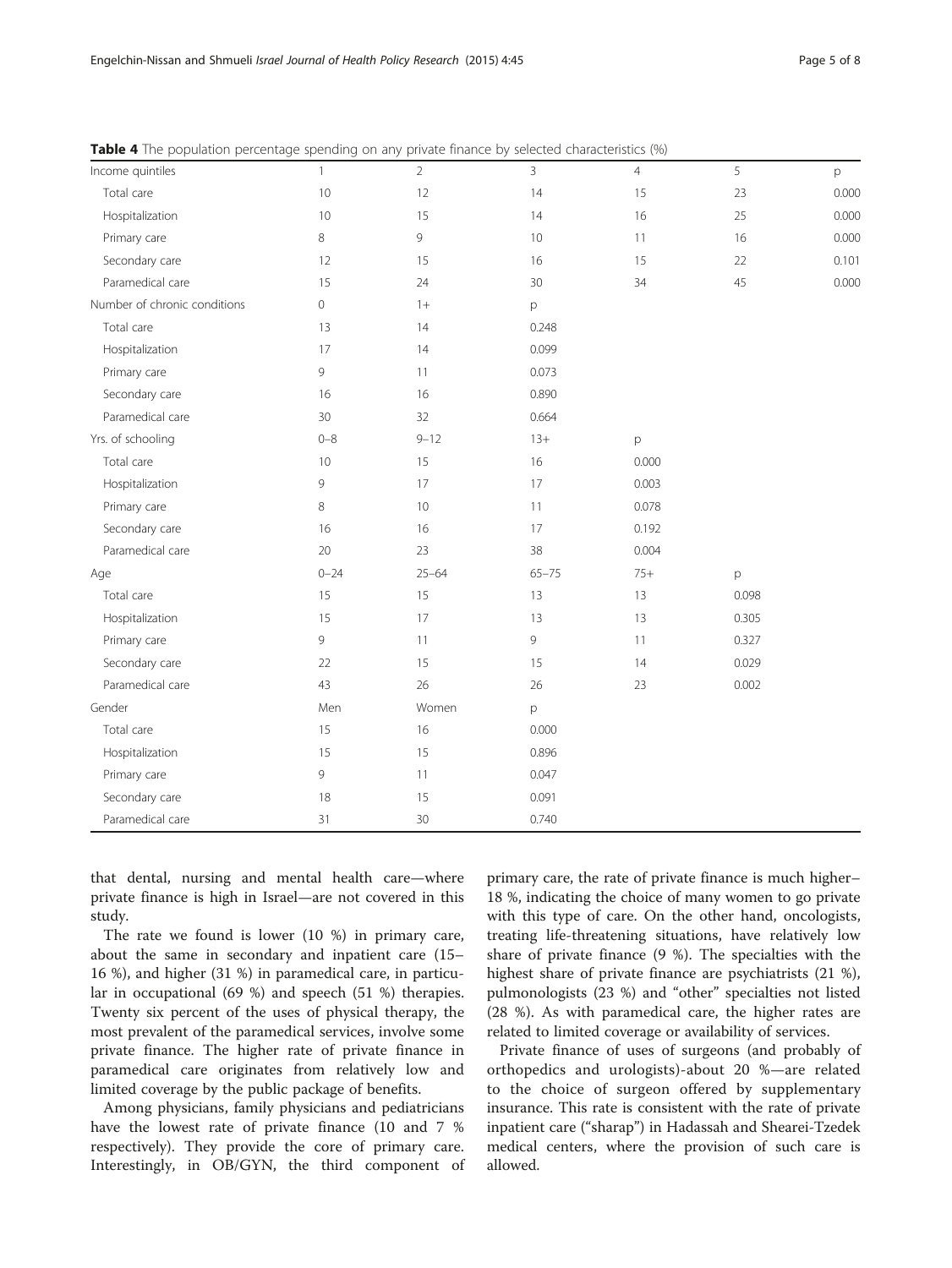|                     | Any use    |                          |                   |                        | Secondary care<br>Primary care |                   |                        | Paramedical care |                   |                        |          |                    | Hospitalization        |           |             |
|---------------------|------------|--------------------------|-------------------|------------------------|--------------------------------|-------------------|------------------------|------------------|-------------------|------------------------|----------|--------------------|------------------------|-----------|-------------|
|                     | Odds ratio | [95 % conf.<br>intervall |                   | Odds ratio [95 % conf. | interval                       |                   | Odds ratio [95 % conf. | interval         |                   | Odds ratio [95 % conf. | interval |                    | Odds ratio [95 % conf. | intervall |             |
| Income              | 1.000      |                          |                   | 1.000 1.000 1.000      |                                |                   | 1.000 1.000 1.000      |                  |                   | 1.000 1.000 1.000      |          | 1.000 1.001        | 1.000                  |           | 1.000 1.000 |
| Sickness            |            |                          |                   |                        |                                |                   |                        |                  |                   |                        |          |                    |                        |           |             |
| $\overline{0}$      | 1.000      |                          |                   | 1.000                  |                                |                   | 1.000                  |                  |                   | 1.000                  |          |                    | 1.000                  |           |             |
| $1+$                | 1.299      |                          |                   | 1.053 1.604 1.592      |                                | 1.079 2.350 1.773 |                        |                  | 0.872 3.605 2.296 |                        |          | 0.768 6.864        | 0.777                  |           | 0.543 1.114 |
| Education           |            |                          |                   |                        |                                |                   |                        |                  |                   |                        |          |                    |                        |           |             |
| $0 - 8$             | 1.000      |                          |                   | 1.000                  |                                |                   | 1.000                  |                  |                   | 1.000                  |          |                    | 1.000                  |           |             |
| $9 - 12$            | 1.511      |                          | 1.116 2.047 1.602 |                        |                                | 0.952 2.694 0.551 |                        |                  | 0.193 1.569       | 0.864                  |          | 0.152 4.895        | 1.772                  |           | 1.108 2.834 |
| $13+$               | 1.478      |                          | 1.083 2.017 1.373 |                        |                                | 0.816 2.312 0.649 |                        |                  | 0.229 1.837 1.827 |                        |          | 0.305 10.955 1.560 |                        |           | 0.952 2.558 |
| Region              |            |                          |                   |                        |                                |                   |                        |                  |                   |                        |          |                    |                        |           |             |
| Jerusalem           | 1.000      |                          |                   | 1.000                  |                                |                   | 1.000                  |                  |                   | 1.000                  |          |                    | 1.000                  |           |             |
| North               | 1.091      |                          | 0.640 1.859 0.675 |                        |                                | 0.268 1.700 0.357 |                        |                  | 0.058 2.203 1.755 |                        |          | 0.173 17.817 1.750 |                        |           | 0.639 4.796 |
| Haifa               | 1.448      |                          | 0.904 2.319 1.476 |                        |                                | 0.663 3.286 0.492 |                        |                  | 0.109 2.222 4.203 |                        | 0.454    | 38.937 2.355       |                        |           | 0.923 6.013 |
| Center              | 0.979      |                          | 0.701 1.367 0.906 |                        |                                | 0.528 1.555 0.589 |                        |                  | 0.201 1.729 0.733 |                        |          | 0.170 3.153        | 2.446                  |           | 1.137 5.260 |
| Tel aviv            | 1.104      |                          | 0.778 1.567 1.013 |                        |                                | 0.573 1.792 0.430 |                        |                  | 0.136 1.358 0.894 |                        | 0.203    | 3.925              | 3.331                  |           | 1.540 7.207 |
| South               | 0.999      |                          | 0.639 1.563 0.992 |                        |                                | 0.476 2.068 0.295 |                        |                  | 0.066 1.319 1.583 |                        | 0.233    | 10.740 2.094       |                        | 0.841     | 5.212       |
| Judea-Samaria 1.075 |            |                          | 0.551 2.097 2.248 |                        |                                | 0.800 6.316 0.244 |                        |                  | 0.022 2.706 18.23 |                        |          | 0.049 40.340 0.542 |                        |           | 0.106 2.778 |
| Peripheral status   |            |                          |                   |                        |                                |                   |                        |                  |                   |                        |          |                    |                        |           |             |
| Periphery           | 1.000      |                          |                   | 1.000                  |                                |                   | 1.000                  |                  |                   | 1.000                  |          |                    | 1.000                  |           |             |
| Intermediate        | 1.035      |                          | 0.714 1.502 0.735 |                        |                                | 0.378 1.428 1.112 |                        |                  | 0.287 4.303 1.090 |                        |          | 0.188 6.307        | 1.591                  |           | 0.894 2.832 |
| Center              | 1.141      |                          | 0.689 1.890 0.987 |                        |                                | 0.421 2.312 0.869 |                        |                  | 0.150 5.020 2.462 |                        |          | 0.231 26.294 0.849 |                        |           | 0.348 2.068 |
| Age                 |            |                          |                   |                        |                                |                   |                        |                  |                   |                        |          |                    |                        |           |             |
| $0 - 24$            | 1.000      |                          |                   | 1.000                  |                                |                   | 1.000                  |                  |                   | 1.000                  |          |                    | 1.000                  |           |             |
| $25 - 64$           | 0.856      |                          | 0.682 1.074 1.042 |                        |                                |                   | 0.712 1.523 0.296      |                  | 0.129 0.678 0.122 |                        |          | 0.020 0.751        | 1.086                  |           | 0.724 1.630 |
| $65 - 74$           | 0.712      |                          | 0.501 1.013 0.817 |                        |                                |                   | 0.453 1.474 0.223      |                  | 0.066 0.755 0.089 |                        | 0.008    | 1.035              | 1.089                  | 0.608     | 1.951       |
| $75+$               | 0.662      |                          | 0.459 0.956 0.843 |                        |                                |                   | 0.460 1.545 0.158      |                  | 0.043 0.583 0.080 |                        |          | 0.006 1.041        | 0.919                  |           | 0.503 1.681 |
| Gender              |            |                          |                   |                        |                                |                   |                        |                  |                   |                        |          |                    |                        |           |             |
| Men                 | 1.000      |                          |                   | 1.000                  |                                |                   | 1.000                  |                  |                   | 1.000                  |          |                    | 1.000                  |           |             |
| Women               | 1.122      |                          |                   | 0.939 1.342 1.593      |                                | 1.131 2.245 0.640 |                        |                  | 0.348 1.177 1.220 |                        |          | 0.538 2.767        | 1.062                  |           | 0.789 1.429 |
| Constant            | 0.030      |                          | 0.015 0.060 0.013 |                        |                                | 0.002 0.080 0.117 |                        |                  | 0.012 1.160 0.044 |                        |          | 0.001 2.102        | 0.038                  |           | 0.012 0.122 |
| Pseudo R2           |            | 0.019                    |                   |                        | 0.022                          |                   |                        | 0.029            |                   |                        | 0.101    |                    |                        | 0.046     |             |

<span id="page-5-0"></span>

|  |  |  | <b>Table 5</b> The determinants of any private finance of medical care use (random effects logit regression) |  |  |  |  |  |  |  |  |
|--|--|--|--------------------------------------------------------------------------------------------------------------|--|--|--|--|--|--|--|--|
|--|--|--|--------------------------------------------------------------------------------------------------------------|--|--|--|--|--|--|--|--|

Bold = O.R is significantly different from1

Clearly, and as expected, controlling for health state, income has a strong positive effect, consistent across all types of care. The income effect is particularly large in paramedical care. From the equity of finance viewpoint, private finance is in accord with the principle which is at the basis of the public finance under national health insurance—rich persons pay (contribute) more than poor people. This obviously violates the principle that equally sick persons should enjoy equal care.

Controlling for income, sick persons are more likely to have any private finance in primary and total care than healthy persons are. Since in private medical care, finance equals (the value of) use (see below), we may conclude that controlling for income, sick persons are more likely to use total and primary private medical care than healthy persons are. Thus, the vertical equity principle—that sick persons receive no less medical care than healthy persons do—holds in private primary and total medical care. It does not hold in secondary, inpatient and paramedical care.

Many argue that the high rate of private finance is a result of a long and continuous effort of the Ministry of Finance to limit the public health budget, with undesired consequences for the equity of the system. Two healthcare systems—France and Australia—have intentionally and explicitly done what the Israeli government has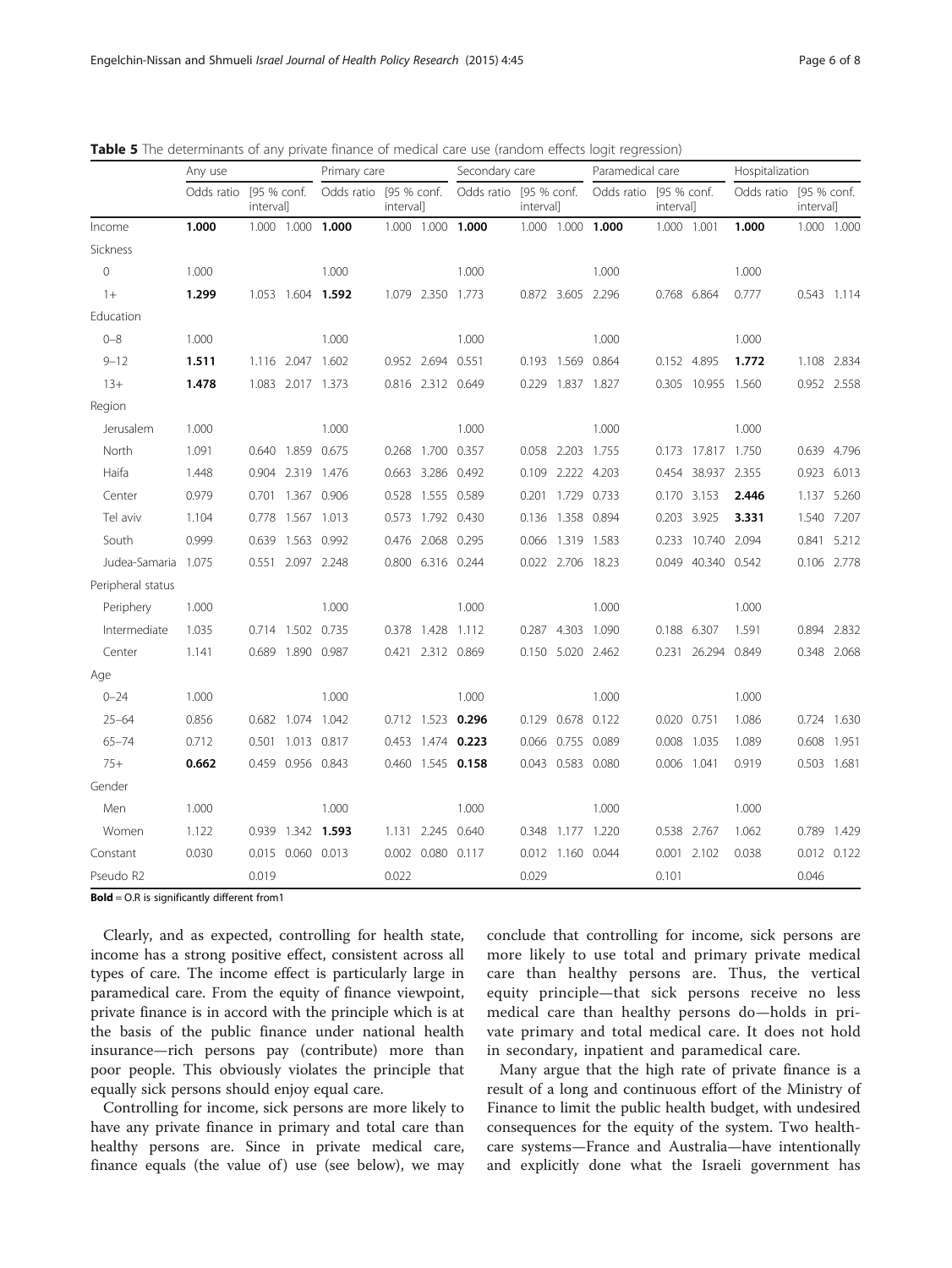apparently done implicitly: they encouraged the use of private insurance in order to shift the burden off the public purse. In France, with a long tradition of concern for equity, voluntary private insurance was introduced in order to cover copayments, which have increased due to freezing real public finance. Seventy nine percent of the cost of care are financed publicly (social security, AMO) [[4](#page-7-0), [8](#page-7-0)]. France is unique in that the voluntary insurance (ACS) is complementary (rather than mainly supplementary). This means that it covers essential services such as hospitalization and visits to specialists. Consequently, 90 % are covered, and a third of those without coverage give up essential medical care. The French are quite proud in the equity in access to care. This is achieved, however, with strong safety nets. First, there is a complete freedom of choice of provider and no rationing of care. Second, the voluntary insurance premiums of 7 % of the (poor) population are paid by the public. Third, patients suffering from a list of chronic conditions are exempted, by their treating physician, from copayments (ADL). Apart from clear inefficiency issues which are related to the functioning of the unregulated health insurance market, most researchers agree that the equity of the system is unsustainable facing the ever increasing healthcare costs. Increasing premiums raise the affordability problem, where less and less citizens can afford the voluntary insurance. This calls for either higher public finance of the premiums for the poor and sick, and/or the enactment of managed competition among the insurers, with risk equalization and transfers between insurers in order to keep the premiums affordable for the sick. In either case, the move would be towards greater involvement of the government, implying greater risk and income solidarity.

The Australian story is quite different, but results in similar conclusions. Introduced in 1984, the Australian Medicare public system provides universal and affordable coverage for a basic package of health benefits. Because of the increasing medical care cost and the burden on the public budget, the Australian government has encouraged private health insurance (PHI) ownership, and since 1997, introduced tax exemptions to accelerate its pick-up. Ownership rate reached 45 % in 2010, and it financed about 10 % of the national health spending. As in many other systems, PHI typically serves as a supplementary insurance, offering some "extras" to those who can afford it. In particular, it offers the choice of doctor and shorter waiting times in public hospitals [\[7, 10\]](#page-7-0). The equity of the system, including equity of access and equity of outcomes, and in particular regarding inpatient care, has been a major issue in the Australian health care system in recent years [[5](#page-7-0), [6](#page-7-0)]. The most publicly debated issue remains waiting time for elective surgeries in public hospitals, when waiting times in private hospitals are essentially zero [\[2](#page-7-0), [6\]](#page-7-0). The threat is that increasing premiums, with increasing medical care costs, will make PHI unaffordable to many, mainly the poor and the sick. The direction in which the Australian government is heading is the enactment of managed competition among the insurers, with ex-ante risk equalization and transfers between insurers in order to keep the premiums affordable for the sick. Again, we see an emerging move towards greater involvement of the government, implying greater (risk and income) solidarity.

The Public Committee for strengthening the Israeli public health system (The German Committee) submitted its recommendations in June 2014. It calls for stronger regulation of the delivery of private care, and specific changes in the voluntary health insurance market (owned by about 80 % of the population). These changes refer, first, to unbundling the supplementary insurance policy, and the creation of a product covering choice of surgeon and second opinion, which are the most commonly used services. Second, a standardization of the terms of this product across insurers, both the HMOs and the private insurers. Third, the premiums will be community ratings according to age, and a riskequalization mechanism will be introduced. Fourth, the insurance products will be subjected to regulation, and more and clearer information will be available to the consumers.

These recommendations seem to advocate the notion that private care and insurance should be more regulated in light of equity and efficiency principles, and they are in line with those advanced in France and Australia, namely, enhancing (risk) solidarity.

# Conclusions

Focusing on the consumption of medical care, which is the bottom line of a healthcare system, we estimate that about 15 % of the uses of non-dental care are financed privately. This is not to say in any way that the issue of private finance in the Israeli national health insurance system is less severe than implied by the OECD-national accounts numbers (39 or 26 % of national health spending according to the definition of private spending). Cross subsidization from the rich to the sick, which is a fundamental principle of national health insurance systems, is naturally non-existent in private care. Consequently, the main issue regarding the relatively low public finance of health care in Israel is not only the low level of public spending and hence the limited availability of publicly financed medical services for the (sick and poor) population. It is also the finance composition of the spending, and the total lack of solidarity, which undermines the principles of the national health insurance system.